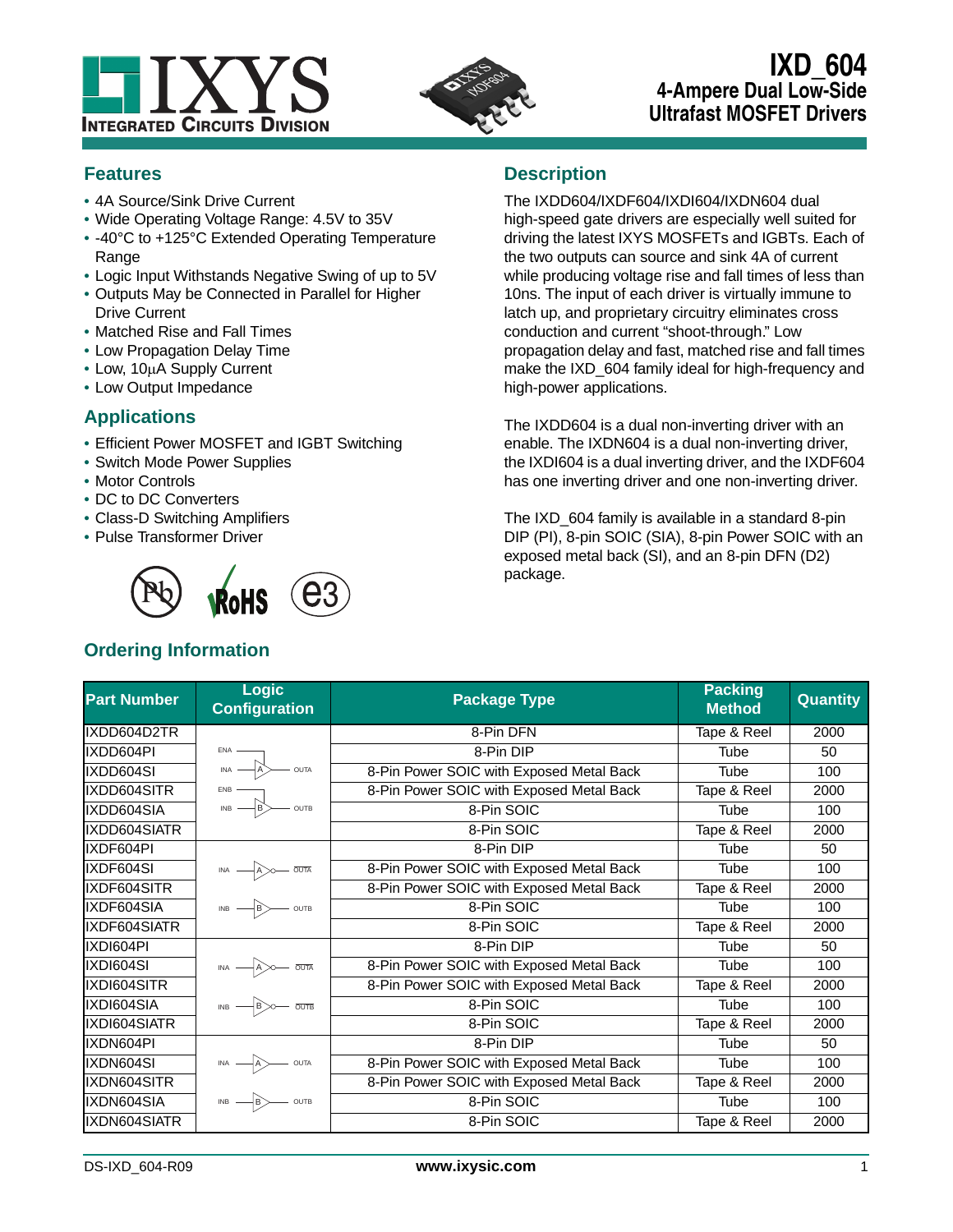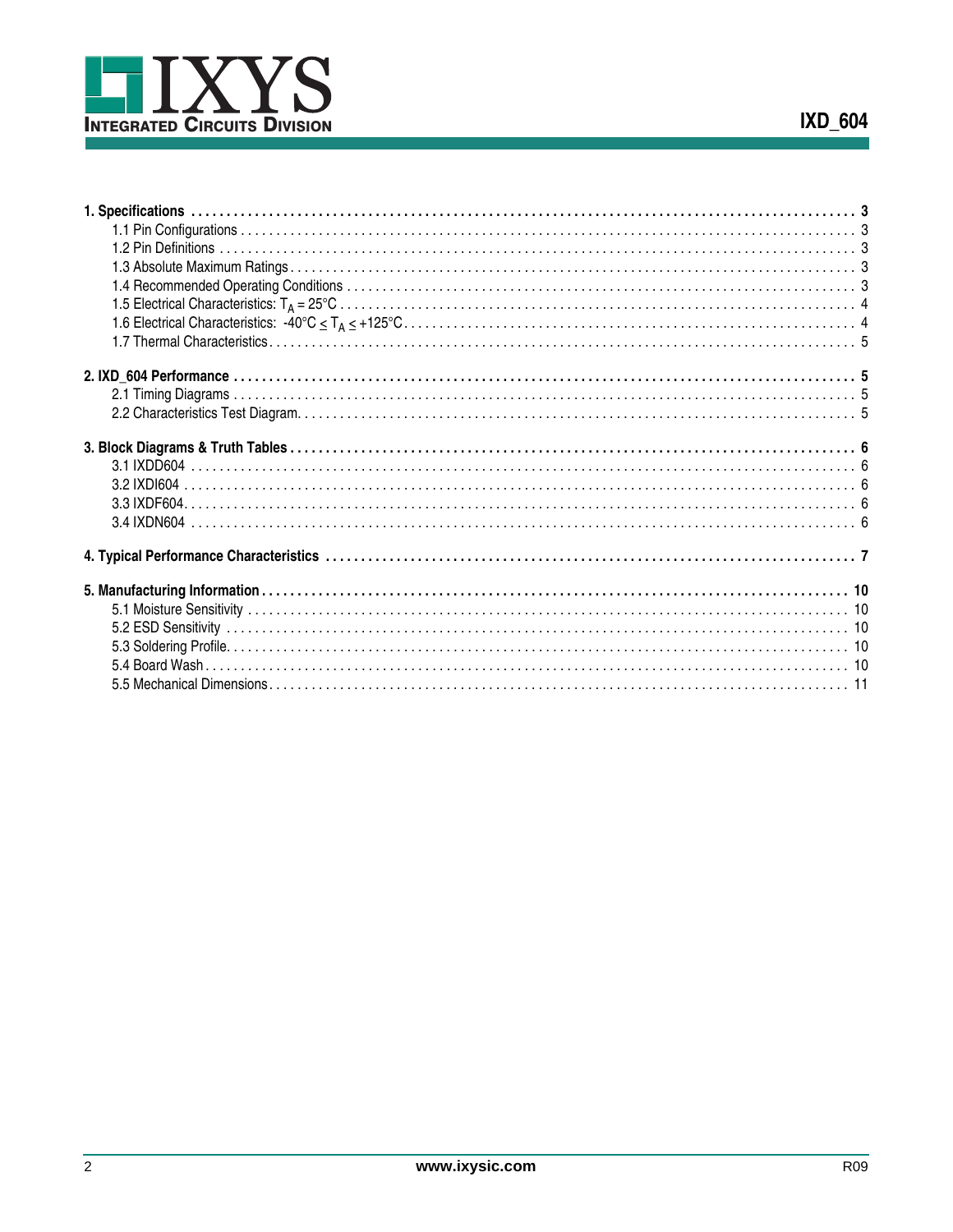## <span id="page-2-0"></span>**1 Specifications**

#### <span id="page-2-1"></span>**1.1 Pin Configurations 1.2 Pin Definitions**





IXDD604D2

IXDI604PI/SI/SIA

<span id="page-2-3"></span>**1.3 Absolute Maximum Ratings**







<span id="page-2-2"></span>

| <b>Pin Name</b>     | <b>Description</b>                                                                                                     |
|---------------------|------------------------------------------------------------------------------------------------------------------------|
| INA                 | Channel A Logic Input                                                                                                  |
| INB                 | Channel B Logic Input                                                                                                  |
| ENA                 | Channel A Enable Input -<br>Drive pin low to disable Channel A and force<br>Channel A Output to a high impedance state |
| ENB                 | Channel B Enable Input -<br>Drive pin low to disable Channel A and force<br>Channel A Output to a high impedance state |
| OUTA<br><b>OUTA</b> | Channel A Output - Sources or sinks current to<br>turn-on or turn-off a discrete MOSFET or IGBT                        |
| OUTB<br><b>OUTB</b> | Channel B Output - Sources or sinks current to<br>turn-on or turn-off a discrete MOSFET or IGBT                        |
| $V_{CC}$            | Supply Voltage - Provides power to the device                                                                          |
| GND                 | Ground - Common ground reference for the<br>device                                                                     |

### **Parameter Symbol Minimum Maximum Units**  $S$ upply Voltage  $V_{CC}$   $-0.3$  40 V Input Voltage  $V_{\sf INx}$  ,  $V_{\sf ENx}$  ,  $V_{\sf ENx}$   $-5$   $V_{\sf CC}$ +0.3 v Output Current **I** and I all the U<sub>OUT</sub> OUT - ±4 A Output Pulsed Current (0.5µs) out\_pulsed - ±5 A Junction Temperature T<sub>J</sub> T<sub>J</sub> -55 +150 °C Storage Temperature T<sub>STG</sub> T<sub>STG</sub> -65 +150 °C

Absolute maximum electrical ratings are at 25°C

*Absolute maximum ratings are stress ratings. Stresses in excess of these ratings can cause permanent damage to the device. Functional operation of the device at conditions beyond those indicated in the operational sections of this data sheet is not implied.* 

#### <span id="page-2-4"></span>**1.4 Recommended Operating Conditions**

| <b>Parameter</b>                   | <b>Symbol</b> | Range           | <b>Units</b> |
|------------------------------------|---------------|-----------------|--------------|
| Supply Voltage                     | vcc           | 4.5 to 35       |              |
| <b>Operating Temperature Range</b> |               | $-40$ to $+125$ | $\circ$      |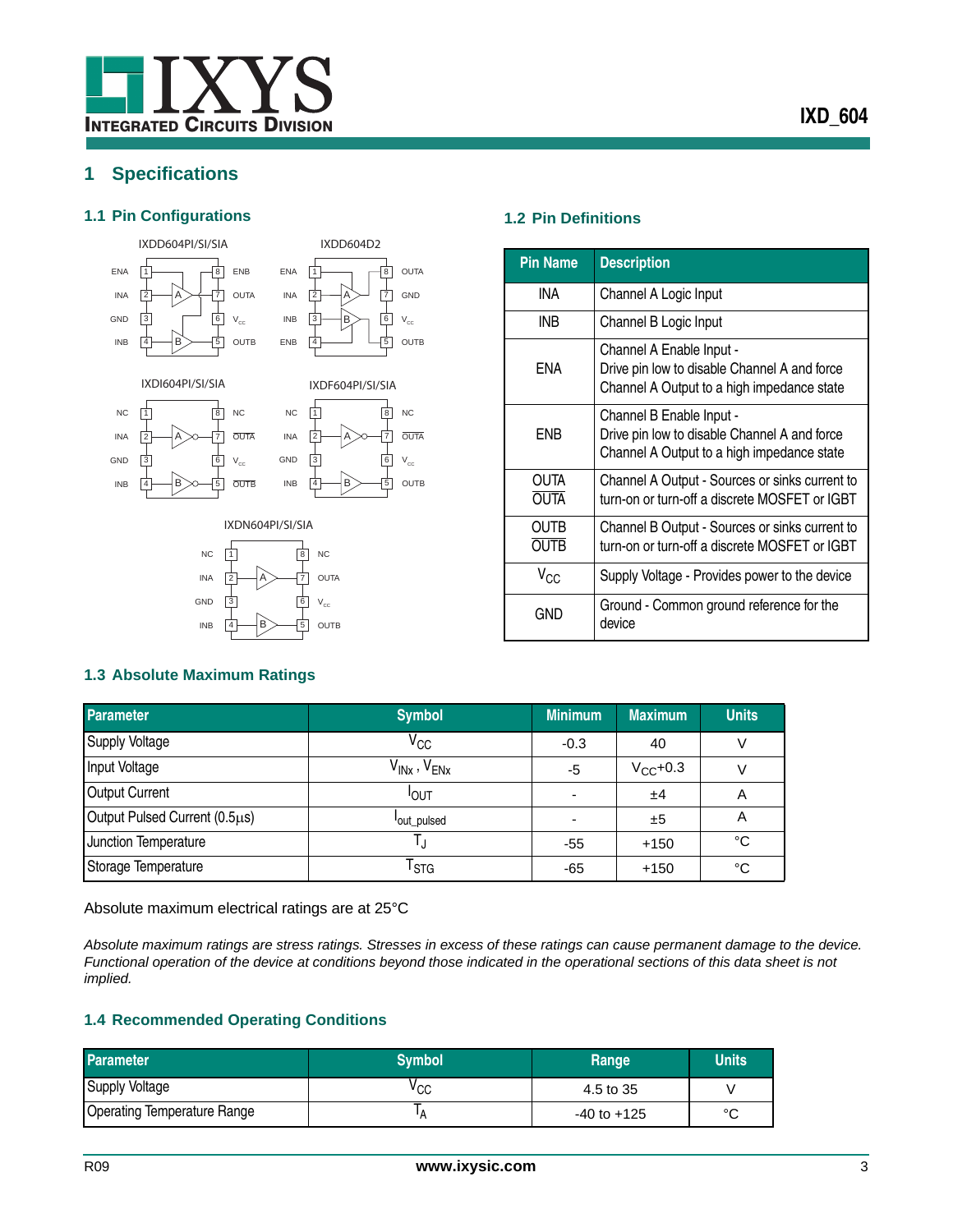

## <span id="page-3-0"></span>**1.5 Electrical Characteristics: T<sub>A</sub> = 25°C**

Test Conditions:  $4.5V \leq V_{CC} \leq 35V$ , one channel (unless otherwise noted).

| <b>Parameter</b>                           | <b>Conditions</b>                       | <b>Symbol</b>       | <b>Minimum</b>  | <b>Typical</b>           | <b>Maximum</b>                | <b>Units</b> |
|--------------------------------------------|-----------------------------------------|---------------------|-----------------|--------------------------|-------------------------------|--------------|
| Input Voltage, High                        | $4.5V \leq V_{CC} \leq 18V$             | $V_{\text{IH}}$     | 3.0             |                          |                               | $\vee$       |
| Input Voltage, Low                         | $4.5V \leq V_{CC} \leq 18V$             | $V_{IL}$            |                 | $\overline{\phantom{0}}$ | 0.8                           |              |
| Input Current                              | $0V \leq V_{IN} \leq V_{CC}$            | Ι'IN                | ٠               |                          | ±10                           | μA           |
| High EN Input Voltage                      | IXDD604 only                            | $V_{ENH}$           | $2/3V_{\rm CC}$ |                          |                               | $\vee$       |
| Low EN Input Voltage                       | IXDD604 only                            | V <sub>ENL</sub>    |                 |                          | $\overline{1/3}V_{\text{CC}}$ |              |
| Output Voltage, High                       |                                         | $V_{OH}$            | $V_{CC}$ -0.025 |                          |                               | $\vee$       |
| Output Voltage, Low                        |                                         | $V_{OL}$            |                 |                          | 0.025                         |              |
| Output Resistance, High State              | $V_{CC}$ =18V, $I_{OUT}$ =-10mA         | $R_{OH}$            | $\blacksquare$  | 1.3                      | 2.5                           | $\Omega$     |
| Output Resistance, Low State               | $V_{CC}$ =18V, $I_{OUT}$ =10mA          | $R_{OL}$            | ٠               | 1.1                      | 2                             |              |
| Output Current, Continuous                 | Limited by package power<br>dissipation | $I_{DC}$            |                 |                          | ±1                            | A            |
| <b>Rise Time</b>                           | $V_{CC}$ =18V, $C_{LOAD}$ =1000pF       | t,                  | $\blacksquare$  | 9                        | 16                            |              |
| Fall Time                                  | $V_{CC}$ =18V, $C_{LOAD}$ =1000pF       | $t_{\rm f}$         | $\blacksquare$  | 8                        | 14                            |              |
| On-Time Propagation Delay                  | $V_{CC}$ =18V, $C_{LOAD}$ =1000pF       | t <sub>ondly</sub>  | ٠               | 29                       | 50                            |              |
| Off-Time Propagation Delay                 | $V_{CC}$ =18V, $C_{LOAD}$ =1000pF       | t <sub>offdly</sub> | ٠               | 35                       | 50                            | ns           |
| Enable to Output-High Delay Time           | IXDD604 only, V <sub>CC</sub> =18V      | <sup>t</sup> ENOH   | $\blacksquare$  | 35                       | 55                            |              |
| Disable to High Impedance State Delay Time | IXDD604 only, $V_{CC}$ =18V             | <sup>t</sup> DOLD   | ٠               | 40                       | 55                            |              |
| Enable Pull-Up Resistor                    |                                         | $R_{EN}$            | $\blacksquare$  | 200                      |                               | $k\Omega$    |
|                                            | $V_{CC}$ =18V, V <sub>IN</sub> =3.5V    |                     | $\blacksquare$  | 1                        | 3                             | mA           |
| <b>Power Supply Current</b>                | $V_{CC}$ =18V, $V_{IN}$ =0V             | $I_{\rm CC}$        | $\blacksquare$  | $<$ 1                    | 10                            | μA           |
|                                            | $V_{CC}$ =18V, $V_{IN}$ = $V_{CC}$      |                     | ٠               | $<$ 1                    | 10                            |              |

### <span id="page-3-1"></span>**1.6 Electrical Characteristics: -40°C** < **TA** < **+125°C**

Test Conditions:  $4.5V \leq V<sub>CC</sub> \leq 35V$ , one channel (unless otherwise noted).

| <b>Parameter</b>                           | <b>Conditions</b>                                                              | <b>Symbol</b>       | <b>Minimum</b>  | <b>Maximum</b> | <b>Units</b> |
|--------------------------------------------|--------------------------------------------------------------------------------|---------------------|-----------------|----------------|--------------|
| Input Voltage, High                        | $4.5V \leq V_{CC} \leq 18V$                                                    | $V_{\text{IH}}$     | 3.3             |                | $\vee$       |
| Input Voltage, Low                         | $\frac{4.5 \text{V}}{4.5 \text{V}} \leq \text{V}_{\text{CC}} \leq 18 \text{V}$ | $V_{IL}$            |                 | 0.65           |              |
| Input Current                              | $0V \leq V_{IN} \leq V_{CC}$                                                   | <sup>I</sup> IN     | $-10$           | 10             | μA           |
| Output Voltage, High                       |                                                                                | $V_{OH}$            | $V_{CC}$ -0.025 |                |              |
| Output Voltage, Low                        |                                                                                | $V_{OL}$            |                 | 0.025          | $\vee$       |
| Output Resistance, High State              | $V_{CC}$ =18V, $I_{OUT}$ =-10mA                                                | R <sub>OH</sub>     |                 | 3              | $\Omega$     |
| Output Resistance, Low State               | $V_{CC}$ =18V, $I_{OUT}$ =10mA                                                 | $R_{OL}$            |                 | 2.5            |              |
| Output Current, Continuous                 | Limited by package power<br>dissipation                                        | $I_{DC}$            |                 | ±1             | A            |
| <b>Rise Time</b>                           | V <sub>CC</sub> =18V, C <sub>LOAD</sub> =1000pF                                | t,                  |                 | 16             |              |
| Fall Time                                  | $V_{CC}$ =18V, $C_{LOAD}$ =1000pF                                              | t <sub>f</sub>      |                 | 14             |              |
| On-Time Propagation Delay                  | $V_{CC}$ =18V, $C_{LOAD}$ =1000pF                                              | t <sub>ondly</sub>  |                 | 65             |              |
| Off-Time Propagation Delay                 | $V_{CC}$ =18V, $C_{LOAD}$ =1000pF                                              | t <sub>offdly</sub> |                 | 65             | ns           |
| Enable to Output-High Delay Time           | IXDD604 only, $V_{CC}$ =18V                                                    | <sup>t</sup> ENOH   |                 | 65             |              |
| Disable to High Impedance State Delay Time | IXDD604 only, V <sub>CC</sub> =18V                                             | t <sub>DOLD</sub>   |                 | 65             |              |
|                                            | $V_{CC}$ =18V, V <sub>IN</sub> =3.5V                                           |                     |                 | 3.5            | mA           |
| Power Supply Current                       | $V_{CC}$ =18V, $V_{IN}$ =0V                                                    | $I_{\rm CC}$        |                 | 150            | μA           |
|                                            | V <sub>CC</sub> =18V, V <sub>IN</sub> =V <sub>CC</sub>                         |                     |                 | 150            |              |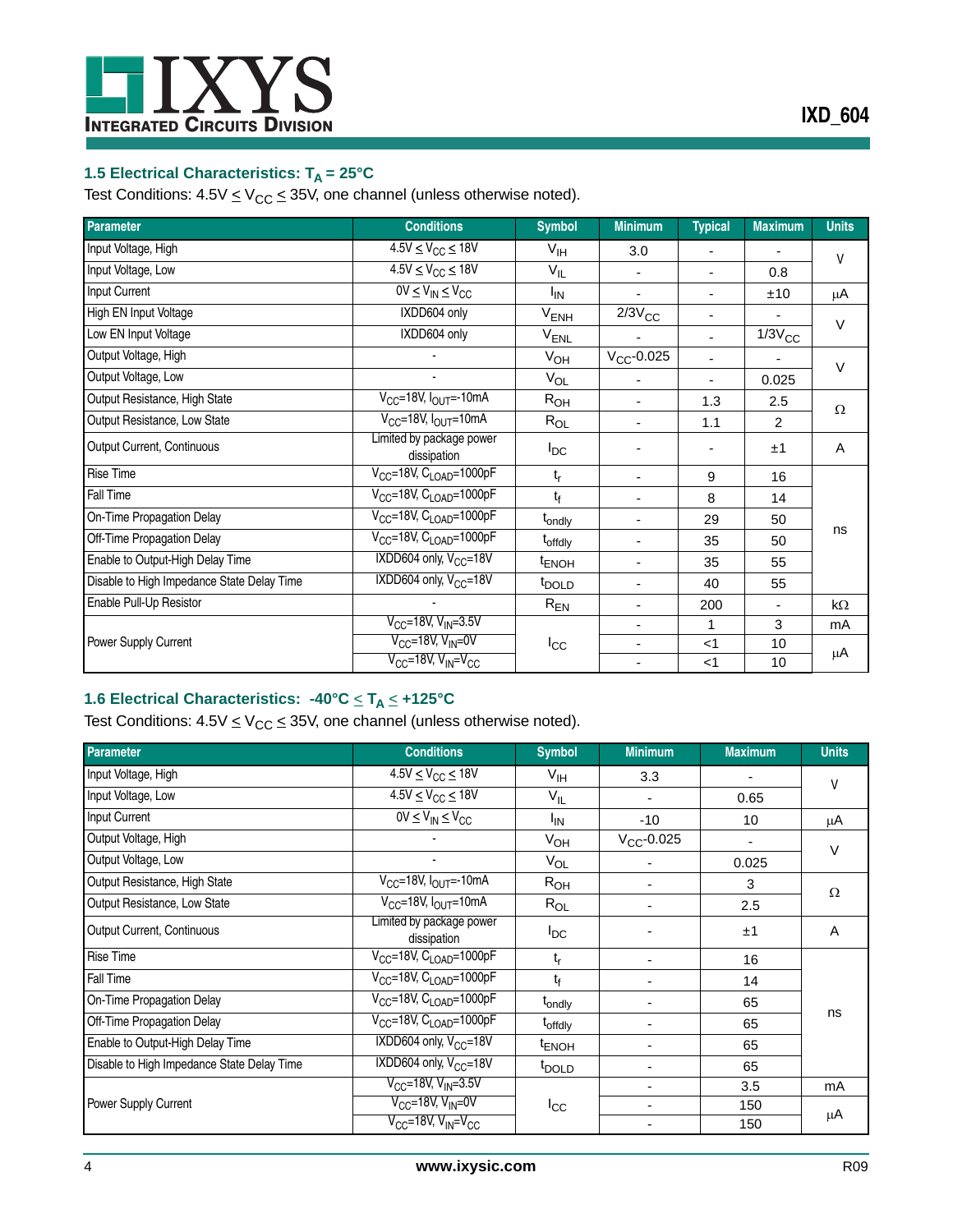

#### <span id="page-4-0"></span>**1.7 Thermal Characteristics**

| Package                     | <b>Parameter</b>                        | <b>Symbol</b>        | Rating | <b>Units</b> |
|-----------------------------|-----------------------------------------|----------------------|--------|--------------|
| $\overline{D2}$ (8-Pin DFN) |                                         |                      | 35     |              |
| $PI(8-Pin DIP)$             | Thermal Resistance, Junction-to-Ambient | $\theta_{JA}$        | 125    | °C/W         |
| SI (8-Pin Power SOIC)       |                                         |                      | 85     |              |
| SIA (8-Pin SOIC)            |                                         |                      | 120    |              |
| SI (8-Pin Power SOIC)       | Thermal Resistance, Junction-to-Case    | $\theta_{\text{JC}}$ | 10     | °C/W         |

## <span id="page-4-1"></span>**2 IXD\_604 Performance**

## <span id="page-4-2"></span>**2.1 Timing Diagrams**



#### <span id="page-4-3"></span>**2.2 Characteristics Test Diagram**

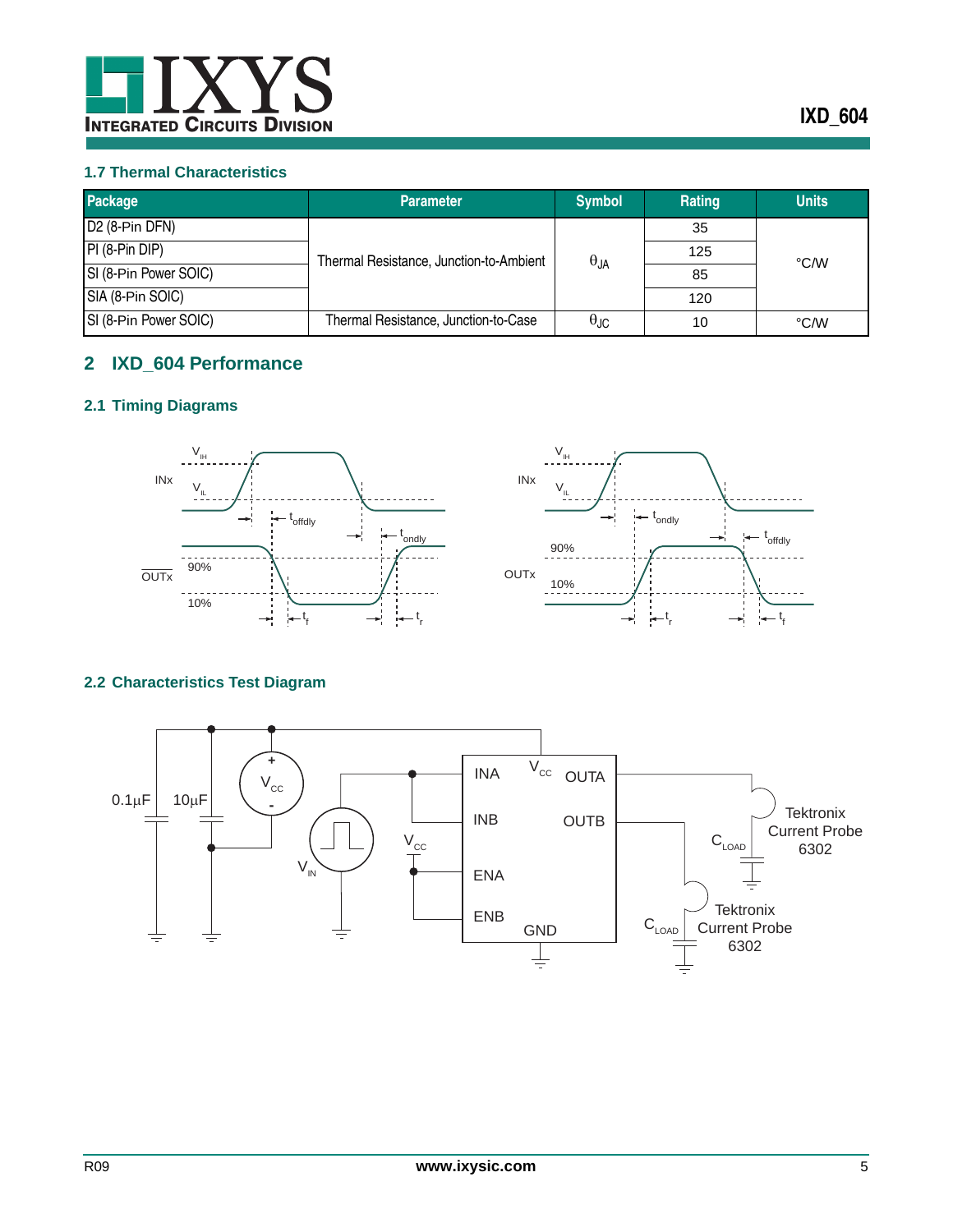

# <span id="page-5-0"></span>**3 Block Diagrams & Truth Tables**

## <span id="page-5-1"></span>**3.1 IXDD604**



| $IN_X$ | EN <sub>X</sub> | <b>OUT<sub>X</sub></b> |
|--------|-----------------|------------------------|
|        | 1 or open       |                        |
|        | 1 or open       |                        |
|        |                 |                        |
|        |                 |                        |

#### <span id="page-5-2"></span>**3.2 IXDI604**



| $IN_X$ | $\overline{OUT}_X$ |
|--------|--------------------|
|        |                    |
|        |                    |

### <span id="page-5-3"></span>**3.3 IXDF604**



| <b>INA</b> | <b>OUTA</b> |  |
|------------|-------------|--|
|            |             |  |
|            | ი           |  |
|            |             |  |
| <b>INB</b> | <b>OUTB</b> |  |
|            | U           |  |

#### <span id="page-5-4"></span>**3.4 IXDN604**



| $IN_X$ | <b>OUT<sub>X</sub></b> |
|--------|------------------------|
| 0      | וו                     |
|        |                        |

#### 6 **www.ixysic.com** R09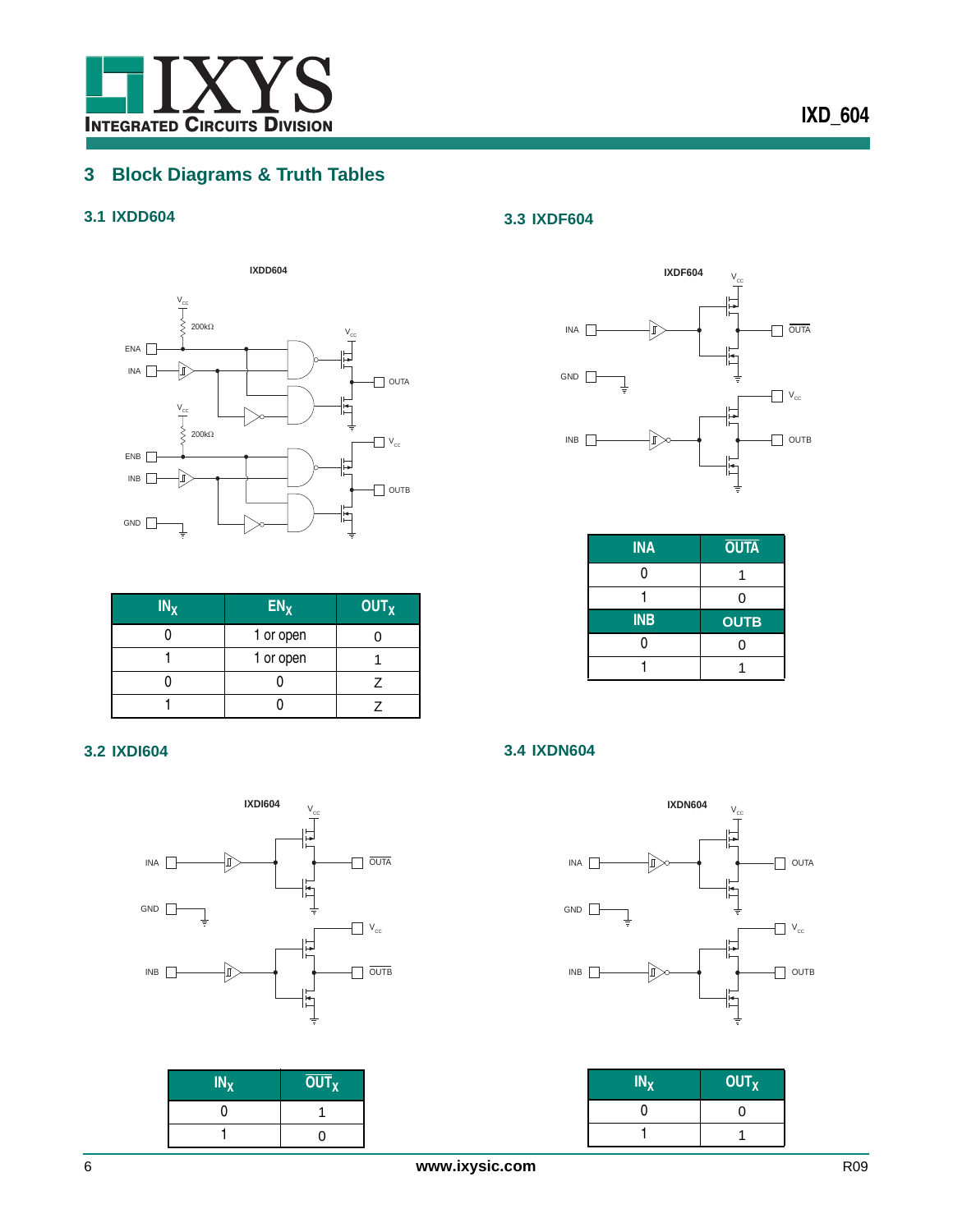## <span id="page-6-0"></span>**4 Typical Performance Characteristics**





70





















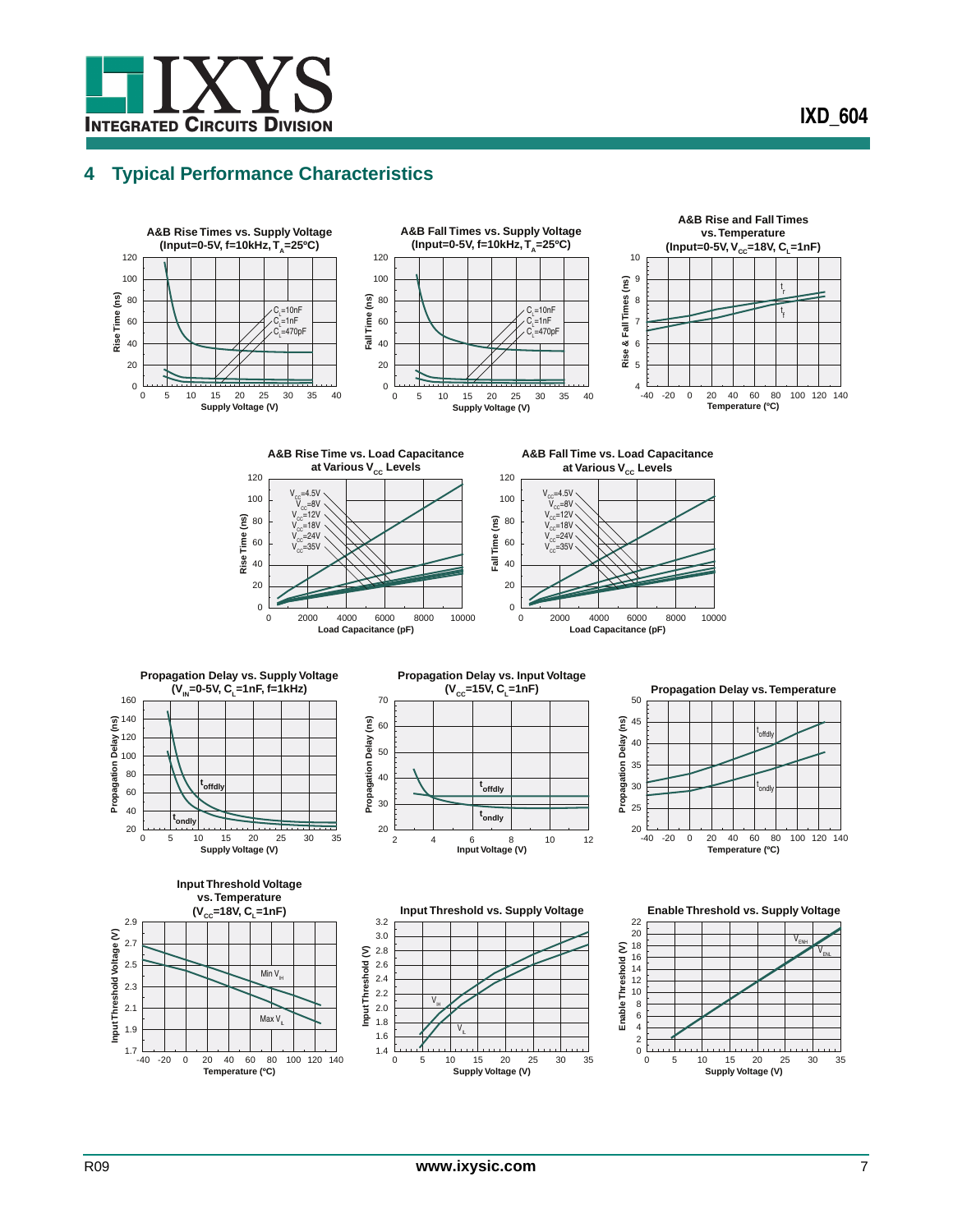

**IXD\_604**

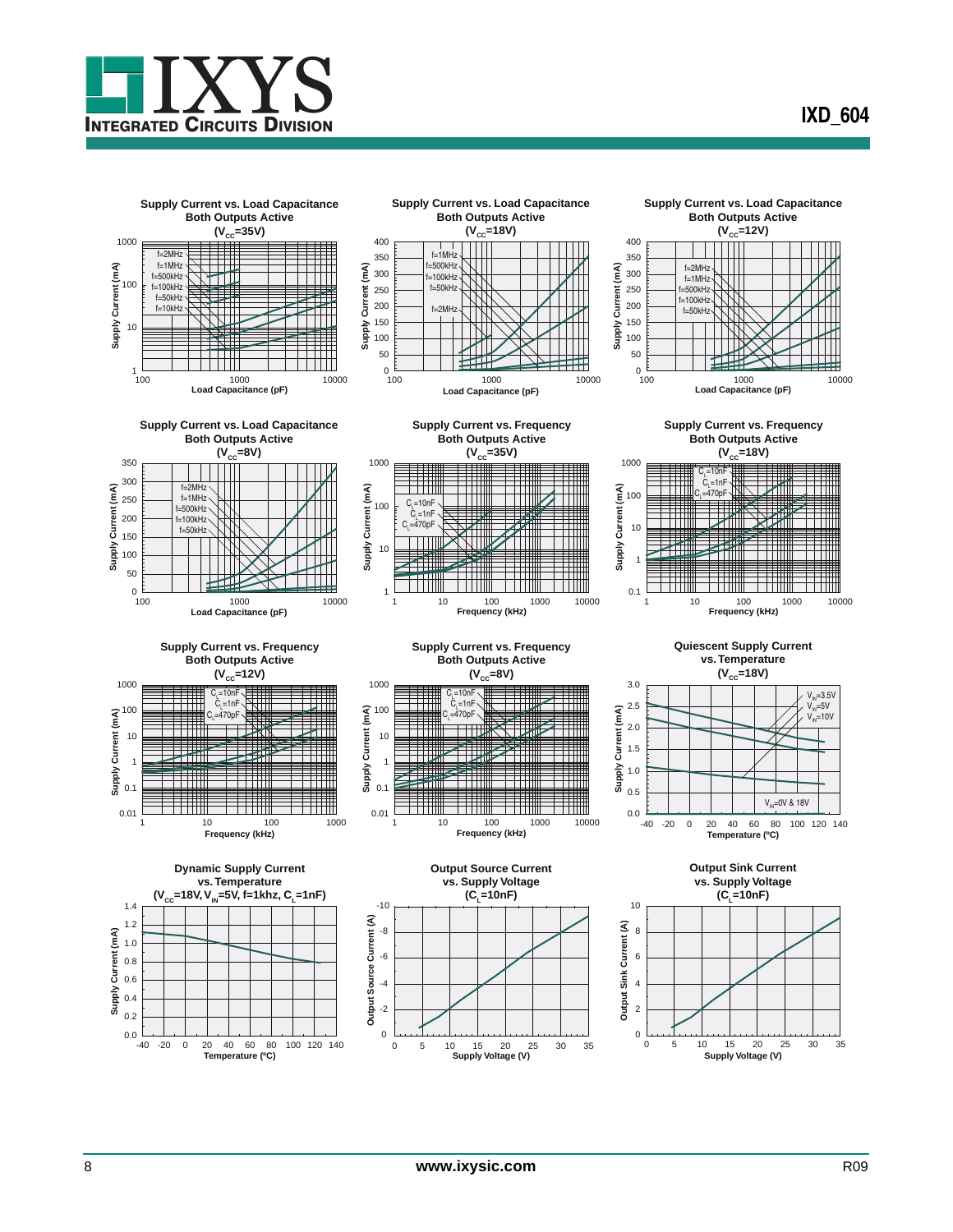

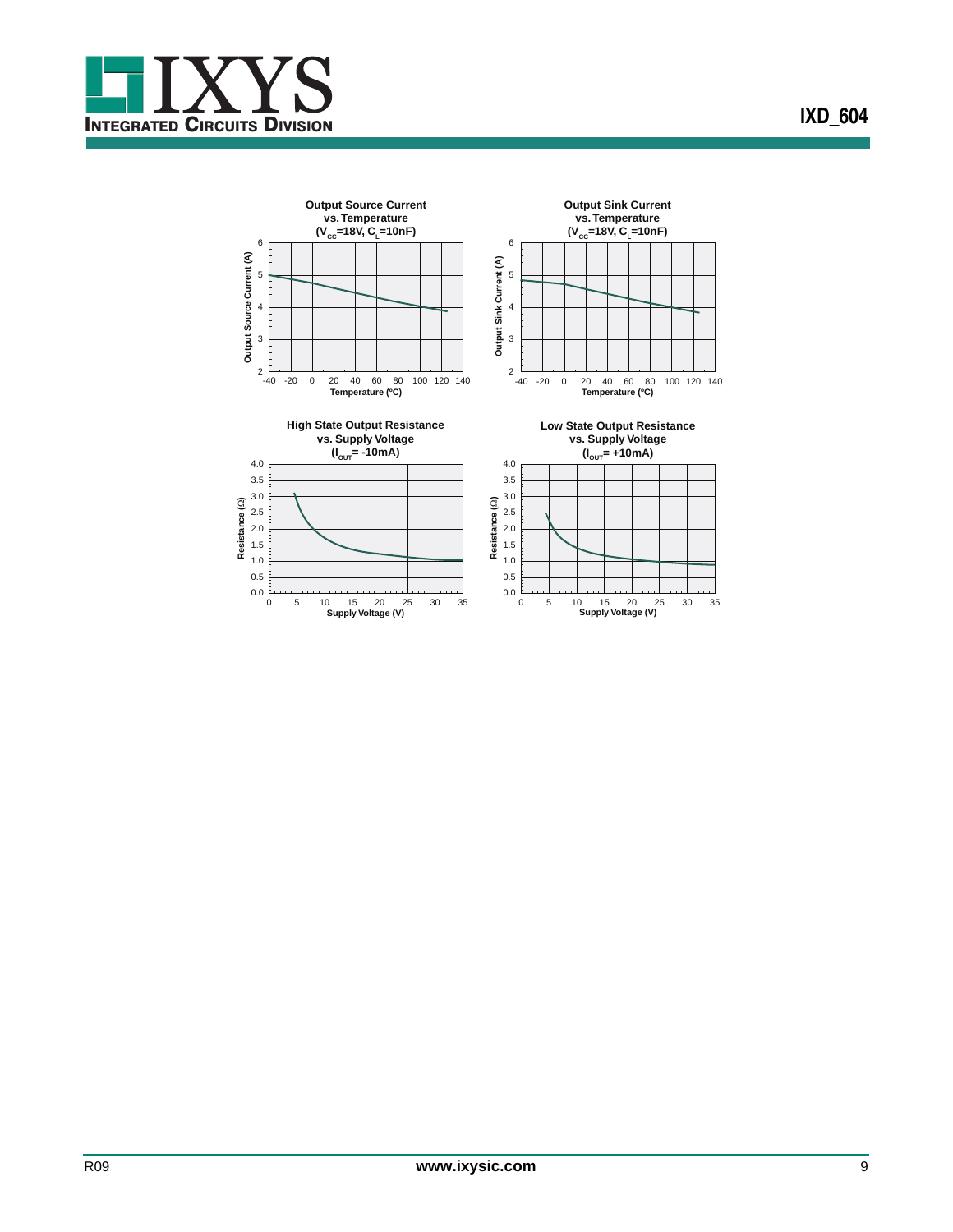

## <span id="page-9-0"></span>**5 Manufacturing Information**

#### <span id="page-9-1"></span>**5.1 Moisture Sensitivity**



All plastic encapsulated semiconductor packages are susceptible to moisture ingression. IXYS Integrated Circuits Division classifies its plastic encapsulated devices for moisture sensitivity according to the latest version of the joint industry standard, **IPC/JEDEC J-STD-020**, in force at the time of product evaluation. We test all of our products to the maximum conditions set forth in the standard, and guarantee proper operation of our devices when handled according to the limitations and information in that standard as well as to any

limitations set forth in the information or standards referenced below.

Failure to adhere to the warnings or limitations as established by the listed specifications could result in reduced product performance, reduction of operable life, and/or reduction of overall reliability.

This product carries a **Moisture Sensitivity Level (MSL)** classification as shown below, and should be handled according to the requirements of the latest version of the joint industry standard **IPC/JEDEC J-STD-033**.

| <b>Device</b>        | <b>Moisture Sensitivity Level (MSL) Classification</b> |
|----------------------|--------------------------------------------------------|
| IXD 604 All Versions | MSL                                                    |

#### <span id="page-9-2"></span>**5.2 ESD Sensitivity**



This product is **ESD Sensitive**, and should be handled according to the industry standard **JESD-625**.

#### <span id="page-9-3"></span>**5.3 Soldering Profile**

Provided in the table below is the Classification Temperature  $(T<sub>C</sub>)$  of this product and the maximum dwell time the body temperature of this device may be  $(T<sub>C</sub> - 5)$ <sup>o</sup>C or greater. The classification temperature sets the Maximum Body Temperature allowed for this device during lead-free reflow processes. For through-hole devices, and any other processes, the guidelines of J-STD-020 must be observed.

| Device                             | <b>Classification Temperature (T<sub>c</sub>)</b> | Dwell Time $(t_n)$ | <b>Max Reflow Cycles</b> |
|------------------------------------|---------------------------------------------------|--------------------|--------------------------|
| IXD 604SI / IXD 604SIA / IXD 604D2 | $260^{\circ}$ C                                   | 30 seconds         |                          |
| IXD 604PI                          | 250°C                                             | 30 seconds         |                          |

#### <span id="page-9-4"></span>**5.4 Board Wash**

IXYS Integrated Circuits Division recommends the use of no-clean flux formulations. Board washing to reduce or remove flux residue following the solder reflow process is acceptable provided proper precautions are taken to prevent damage to the device. These precautions include but are not limited to: using a low pressure wash and providing a follow up bake cycle sufficient to remove any moisture trapped within the device due to the washing process. Due to the variability of the wash parameters used to clean the board, determination of the bake temperature and duration necessary to remove the moisture trapped within the package is the responsibility of the user (assembler). Cleaning or drying methods that employ ultrasonic energy may damage the device and should not be used. Additionally, the device must not be exposed to flux or solvents that are Chlorine- or Fluorine-based

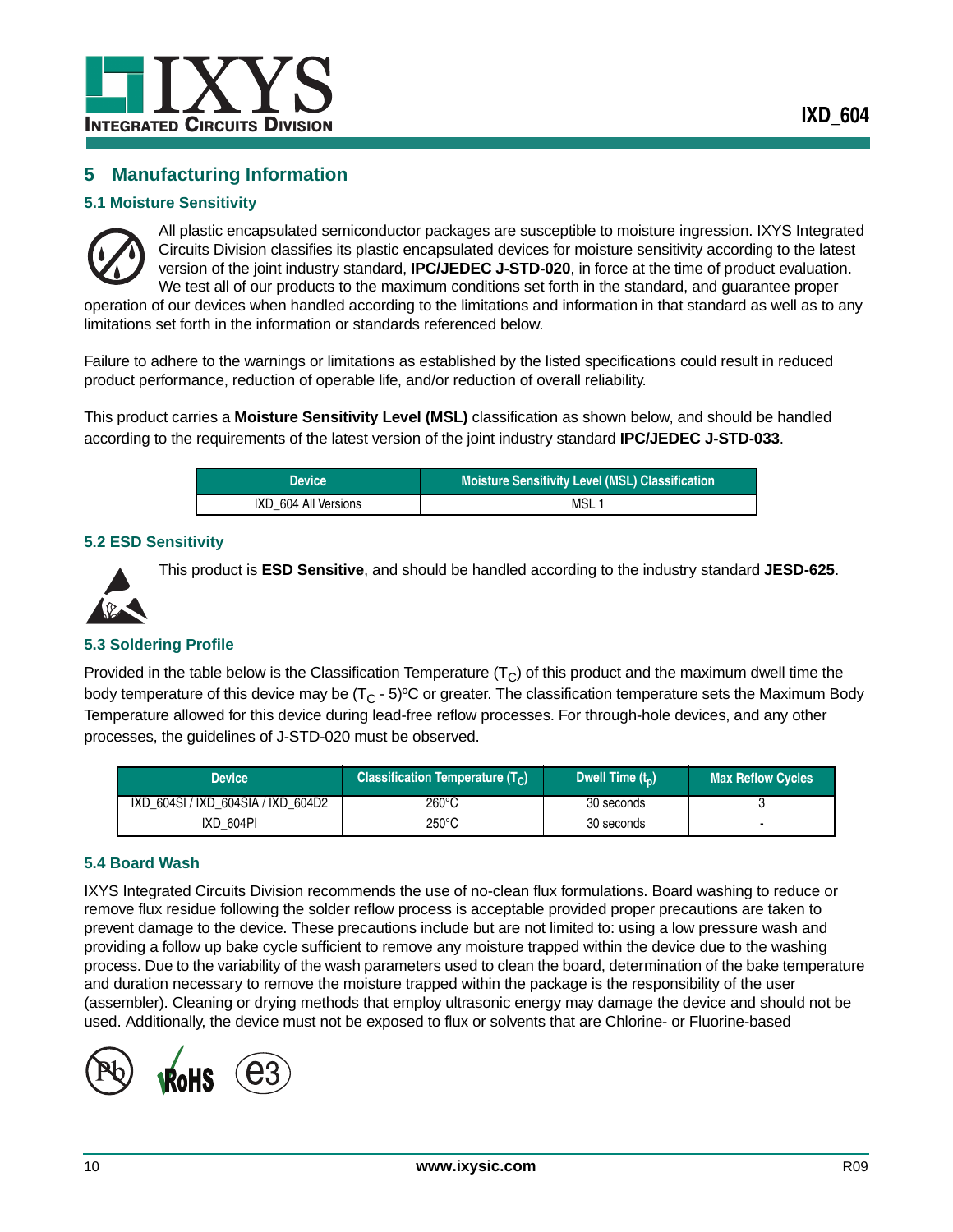

#### <span id="page-10-0"></span>**5.5 Mechanical Dimensions**

5.5.1 SIA (8-Pin SOIC)



3. This package conforms to JEDEC Standard MS-012, variation AA, Rev. F.

 $4\!\pm\!$  Dimension does not include mold flash, protrusions, or gate burrs. Mold flash, protrusions, or gate burrs shall not exceed 0.15mm per end.

5. Dimension does not include interlead flash or protrusion. Interlead flash or protrusion shall not exceed 0.25mm per side.

6. Lead thickness includes plating.

#### 5.5.2 SI (8-Pin Power SOIC with Exposed Metal Back)



4∆ Dimension does not include mold flash, protrusions, or gate burrs. Mold flash, protrusions, or gate burrs shall not exceed 0.15mm per end.<br><u>Ŝ∧</u> Dimension does not include interlead flash or protrusion. Interlead flash

6. The exposed metal pad on the back of the package should be connected to GND. It is not suitable for carrying current.

7. Lead thickness includes plating.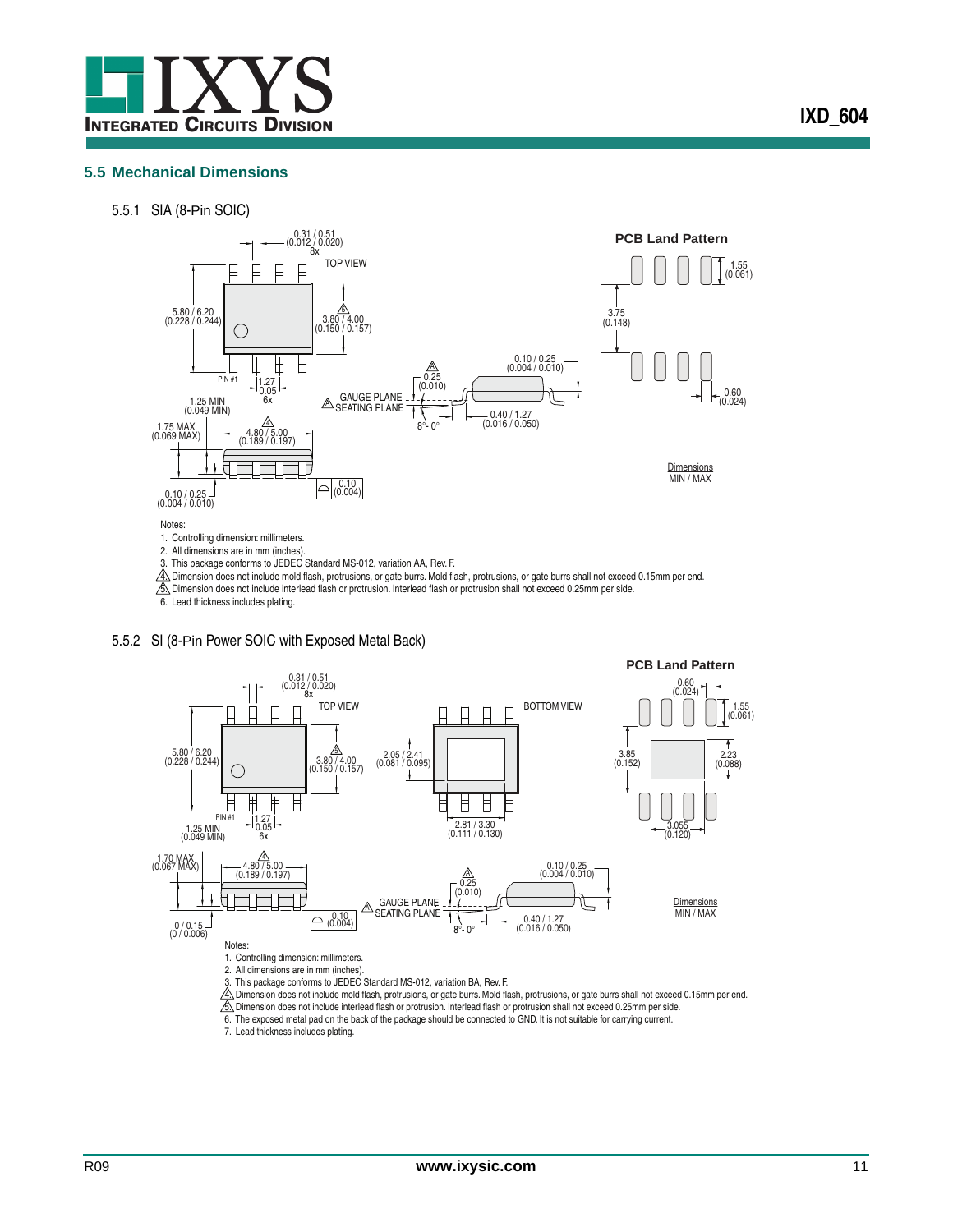

#### 5.5.3 Tape & Reel Information for SI and SIA Packages

 $(0.032 \pm 0.004)$ 



5.5.4 PI (8-Pin DIP)



mm (inches)